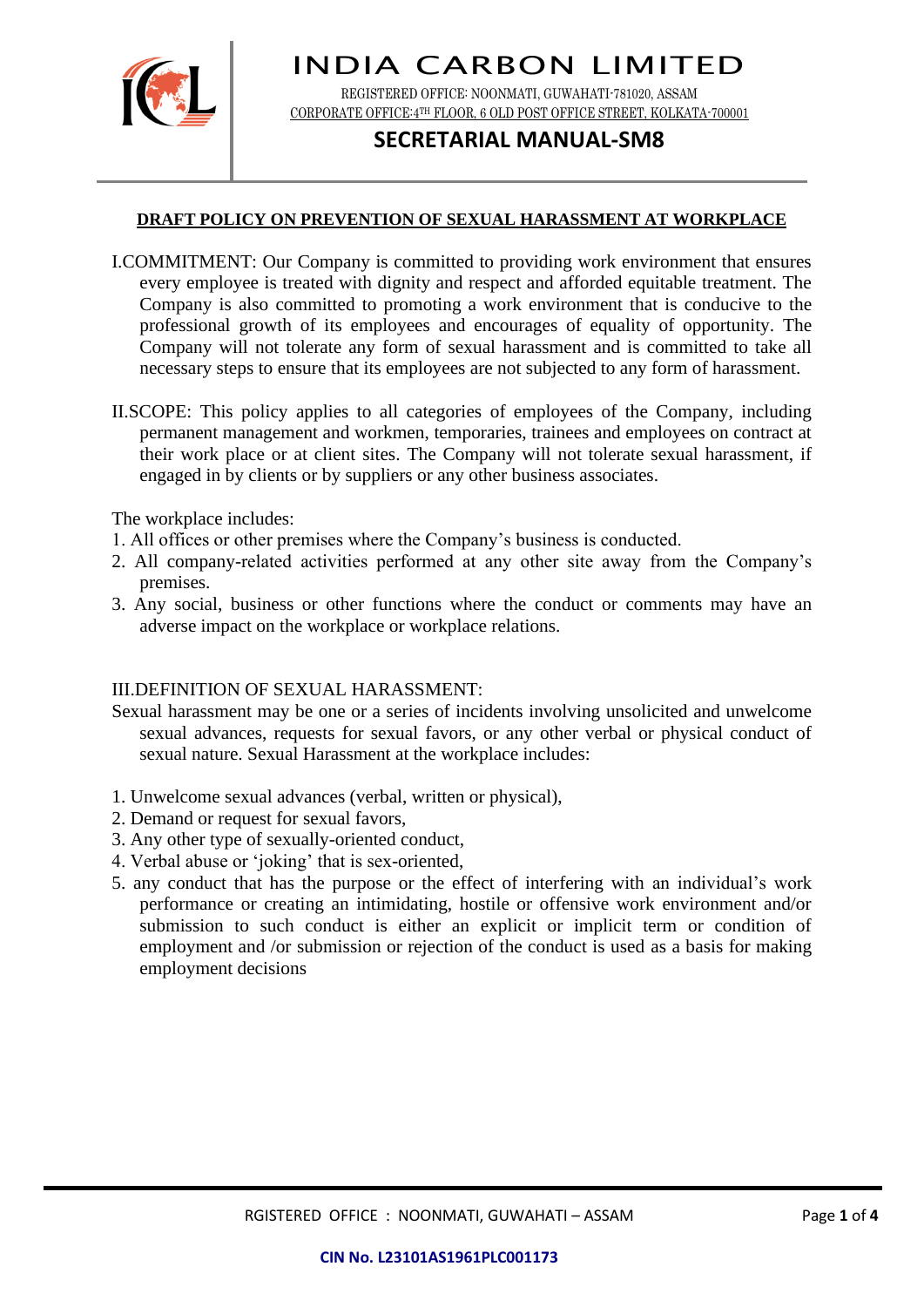

REGISTERED OFFICE: NOONMATI, GUWAHATI-781020, ASSAM CORPORATE OFFICE:4TH FLOOR, 6 OLD POST OFFICE STREET, KOLKATA-700001

### **SECRETARIAL MANUAL-SM8**

### IV.RESPONSIBILITIES REGARDING SEXUAL HARASSMENT:

- All employees of the Company have a personal responsibility to ensure that their behavior is not contrary to this policy. All employees are encouraged to reinforce the maintenance of a work environment free from sexual harassment.
- V.COMPLAINT MECHANISM: An appropriate complaint mechanism in the form of "Complaints Committee" has been created in the Company for time-bound redressal of the complaint made by the victim.
- VI.COMPLAINTS COMMITTEE: The Company has instituted a Complaints Committee for kolkata and guwahati office for redressal of sexual harassment complaint (made by the victim) and for ensuring time bound treatment of such complaints. Initially, and till further notice, the Complaints Committee will comprise of the following: four members out of which at least two members will be of the same gender as that of the complainant:

### **Kolkata Office**

- (i) Ms. Vatsala Saran (Presiding Officer)
- (ii) Mr. Sidhartha Chatterjee (Member)
- (iii) Ms. Rumela Banerjee (Member)
- (iv) Mrs. Susmita Ghose (Member)

### **Guwahati Office**

- (i) Ms. Rashmi Ranjan Saikia (Presiding Officer)
- (ii) Ms. Barnali Dutta (Member)
- (iii) Mr. Shyamal Bhattacharya (Member)
- (iv) Mr. P J Bora(Member)
- (v) Dr. Mrinmoyee Saikia(Member)

The Complaints Committee is responsible for:

•Investigating every formal written complaint of sexual harassment

•Taking appropriate remedial measures to respond to any substantiated allegations of sexual Harassment

•Discouraging and preventing employment-related sexual harassment:

VII. PROCEDURES FOR RESOLUTION, SETTLEMENT OR PROSECUTION OF ACTS OF SEXUAL HARASSMENT: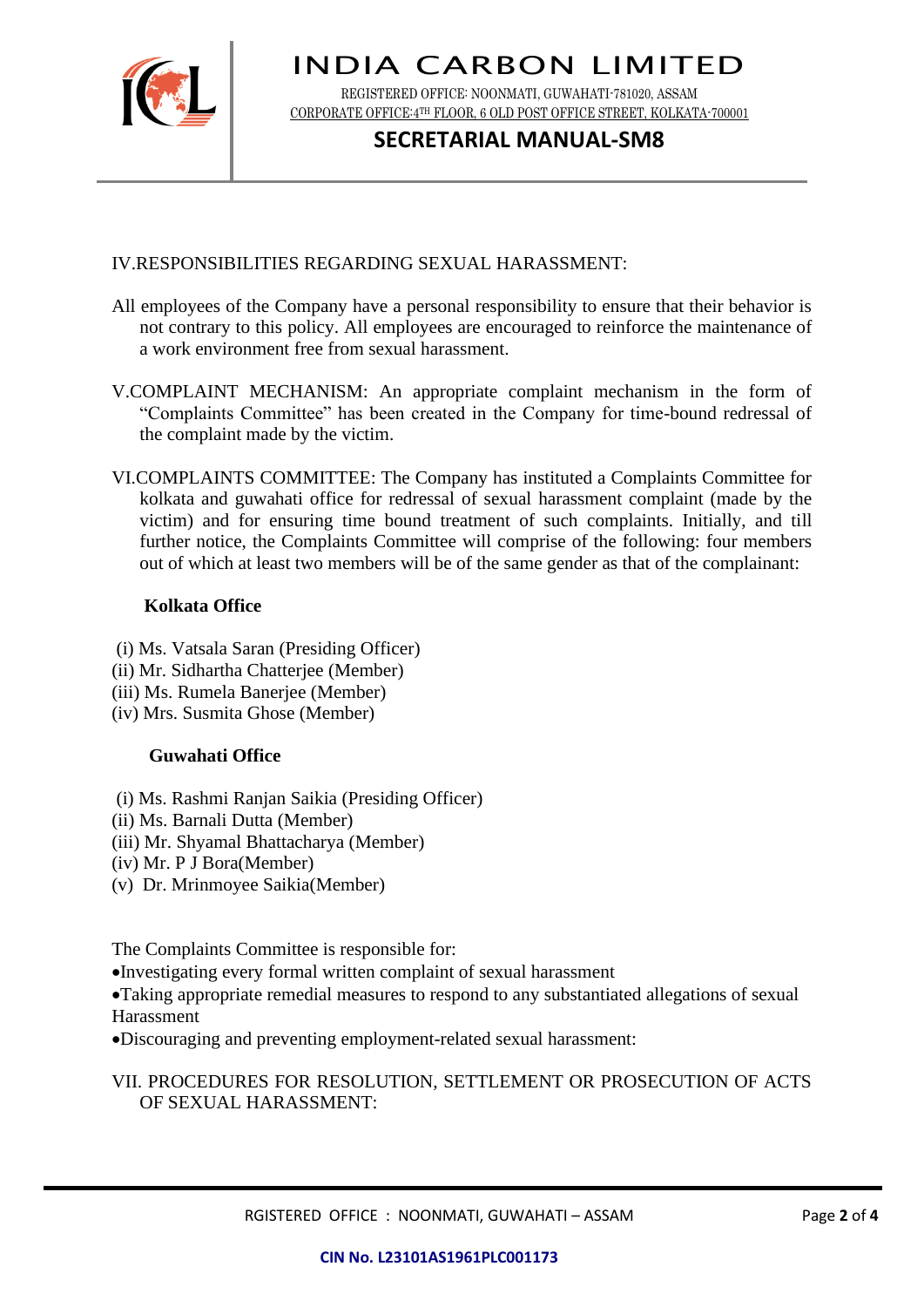

REGISTERED OFFICE: NOONMATI, GUWAHATI-781020, ASSAM CORPORATE OFFICE:4TH FLOOR, 6 OLD POST OFFICE STREET, KOLKATA-700001

### **SECRETARIAL MANUAL-SM8**

- The Company is committed to providing a supportive environment to resolve concerns of sexual harassment as under:
- A. Informal Resolution Options When an incident of sexual harassment occurs, the victim of such conduct can communicate their disapproval and objections immediately to the harasser and request the harasser to behave decently. If the harassment does not stop or if victim is not comfortable with addressing the harasser directly, the victim can bring their concern to the attention of the Complaints Committee for redressal of their grievances. The Complaints Committee will thereafter provide advice or extend support as requested and will undertake prompt investigation to resolve the matter.
- B. Complaints:
- 1. An employee with a harassment concern, who is not comfortable with the informal resolution options or has exhausted such options, may make a formal complaint to the Presiding Officer of the Complaints Committee constituted by the Management. The complaint shall have to be in writing and can be in form of a letter, preferably within 15 days from the date of occurrence of the alleged incident, sent in a sealed envelope. Alternately, the employee can send complaint through an email. The employee is required to disclose their name, department, division and location they are working in, to enable the Presiding Officer to contact them and take the matter forward.
- 2. The Presiding Officer of the Complaints Committee will proceed to determine whether the allegations (assuming them to be true only for the purpose of this determination) made in the complaint fall under the purview of Sexual Harassment, preferably within 30 days from receipt of the complaint. In the event, the allegation does not fall under the purview of Sexual Harassment or the allegation does not constitute an offence of Sexual Harassment, the Presiding Officer will record this finding with reasons and communicate the same to the complainant.
- 3. If the Presiding Officer of the Complaints Committee determines that the allegations constitute an act of sexual harassment, he/ she will proceed to investigate the allegation with the assistance of the Complaints Committee.
- 4. Where such conduct, on the part of the accused, amounts to a specific offence under the law, the Company shall initiate appropriate action in accordance with law by making a complaint with the appropriate authority.
- 5. The Complaints Committee shall conduct such investigations in a timely manner and shall submit a written report containing the findings and recommendations to the Chairman of the Company as soon as practically possible and in any case, not later than 90 days from the date of receipt of the complaint. The Chairman will ensure corrective action on the recommendations of the Complaints Committee and keep the complainant informed of the same.

Corrective action may include any of the following:

- a. Formal apology
- b. Counseling
- c. Written warning to the perpetrator and a copy of it maintained in the employee's file.
- d. Change of work assignment / transfer for either the perpetrator or the victim.